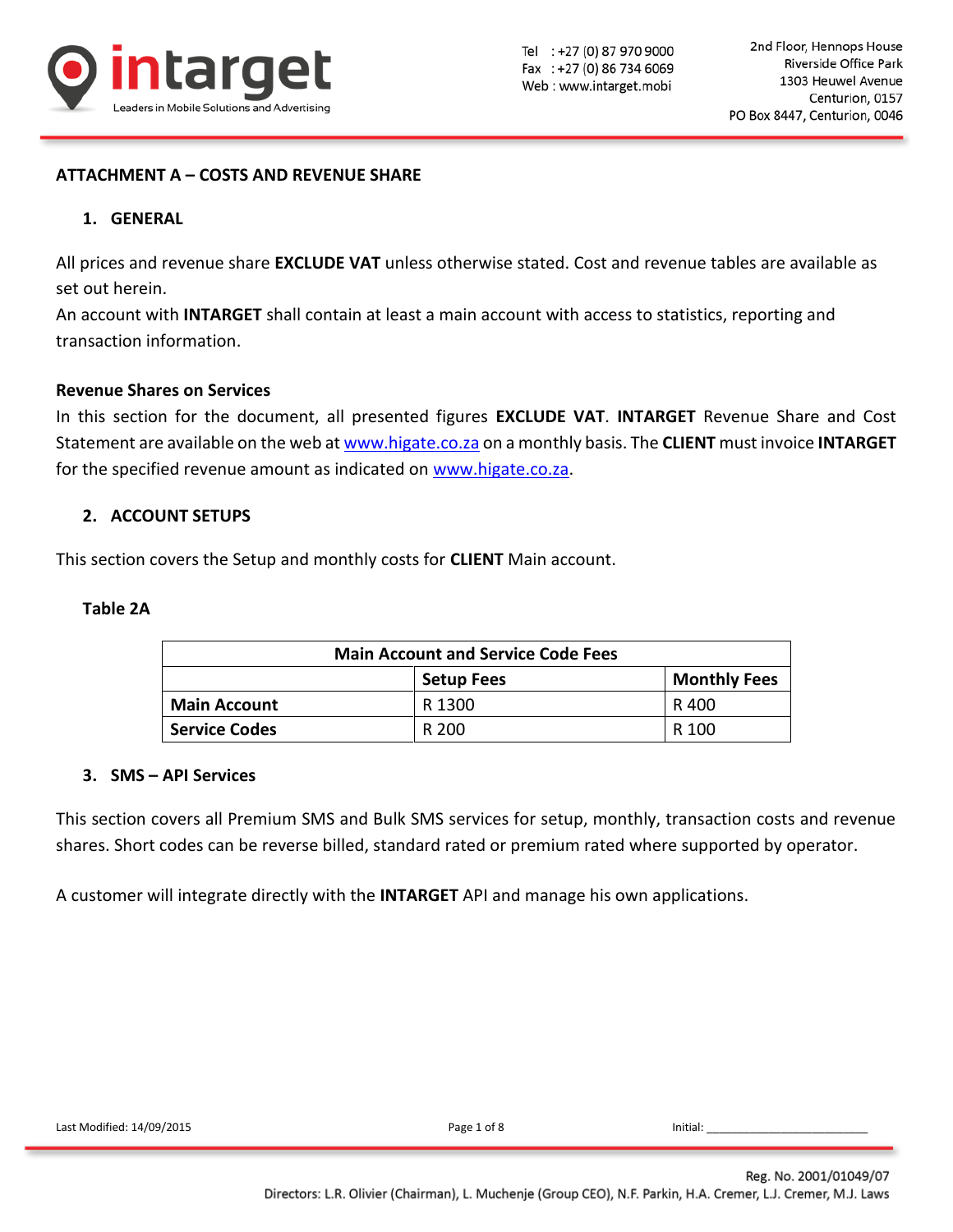

The following setup and monthly fees apply:

## **Table 3A**

| <b>Short code fees</b>            |        |       |  |  |  |  |  |
|-----------------------------------|--------|-------|--|--|--|--|--|
| <b>Monthly Fees</b><br>Setup Fees |        |       |  |  |  |  |  |
| <b>Private SMS Short Code</b>     | R 1500 | R 500 |  |  |  |  |  |
| Shared SMS Short Code             | R 300  | R 300 |  |  |  |  |  |

The following SMS transaction costs apply:

## **Table 3B**

| <b>Transaction Costs</b> |                |            |                 |               |                           |  |  |  |
|--------------------------|----------------|------------|-----------------|---------------|---------------------------|--|--|--|
|                          | <b>Vodacom</b> | <b>MTN</b> | Cell C          | <b>Telkom</b> | <b>BULK</b><br><b>SMS</b> |  |  |  |
| <b>SMS MT</b>            | 19c            | 19c        | 19 <sub>c</sub> | 22c           | 15c                       |  |  |  |
| <b>SMS MO</b>            | 5c             | 5c         | 5c              | 5c            | 5c                        |  |  |  |

The revenue pay out to Client as outlined in Table 3B on Premium SMS – Excl. VAT:

## **Table 3B**

|                |                | <b>CLIENT PAYOUT</b> |              |                 |   |                 |              |                 |                 |       |              |                      |                 |       |                 |       |
|----------------|----------------|----------------------|--------------|-----------------|---|-----------------|--------------|-----------------|-----------------|-------|--------------|----------------------|-----------------|-------|-----------------|-------|
| Charge to user | <b>Vodacom</b> |                      |              | <b>MTN</b>      |   |                 |              | <b>CellC</b>    |                 |       |              | <b>Telkom Mobile</b> |                 |       |                 |       |
|                |                | <b>VAT incl</b>      |              | <b>VAT excl</b> |   | <b>VAT incl</b> |              | <b>VAT excl</b> | <b>VAT incl</b> |       |              | <b>VAT excl</b>      | <b>VAT incl</b> |       | <b>VAT excl</b> |       |
| 1.00           | R              | 0.34                 | R            | 0.30            | R | 0.34            | R            | 0.29            | R               | 0.29  | R            | 0.25                 | R               | 0.34  | R               | 0.30  |
| 1.50           | R              | 0.70                 | R            | 0.61            | R | 0.63            | R            | 0.56            | R               | 0.61  | $\mathsf{R}$ | 0.54                 | R               | 0.68  | R               | 0.59  |
| 2.00           | R              | 1.05                 | R            | 0.92            | R | 0.93            | R            | 0.82            | R               | 0.93  | R            | 0.82                 | R               | 1.02  | R               | 0.89  |
| 3.00           | R              | 1.77                 | R            | 1.55            | R | 1.53            | R            | 1.34            | R               | 1.44  | R            | 1.27                 | R               | 1.68  | R               | 1.47  |
| 5.00           | R              | 3.20                 | R            | 2.80            | R | 2.72            | R            | 2.39            | R               | 2.72  | R            | 2.39                 | R               | 3.05  | R               | 2.68  |
| 7.50           | R              | 4.99                 | R            | 4.37            | R | 4.21            | $\mathsf{R}$ | 3.69            | R               | 4.32  | R            | 3.79                 | R               | 4.73  | R               | 4.14  |
| 10.00          | R              | 6.77                 | R            | 5.94            | R | 5.70            | R            | 5.00            | R               | 5.92  | R            | 5.20                 | R               | 6.40  | R               | 5.61  |
| 15.00          | R              | 10.35                | R            | 9.08            | R | 8.68            | R            | 7.61            | R               | 9.12  | R            | 8.00                 | R               | 9.75  | R               | 8.55  |
| 20.00          | R              | 13.92                | R            | 12.21           | R | 11.66           | R            | 10.23           | R               | 12.32 | R            | 10.81                | R               | 13.20 | R               | 11.58 |
| 25.00          | R              | 17.50                | R            | 15.35           | R | 14.64           | R            | 12.84           | R               | 15.52 | R            | 13.62                | R               | 16.50 | R               | 14.47 |
| 30.00          | R              | 21.07                | $\mathsf{R}$ | 18.48           | R | 17.62           | R            | 15.46           | R               | 18.72 | R            | 16.42                | R               | 19.80 | R               | 17.37 |

Last Modified: 14/09/2015 **Page 2 of 8 Page 2 of 8** Initial: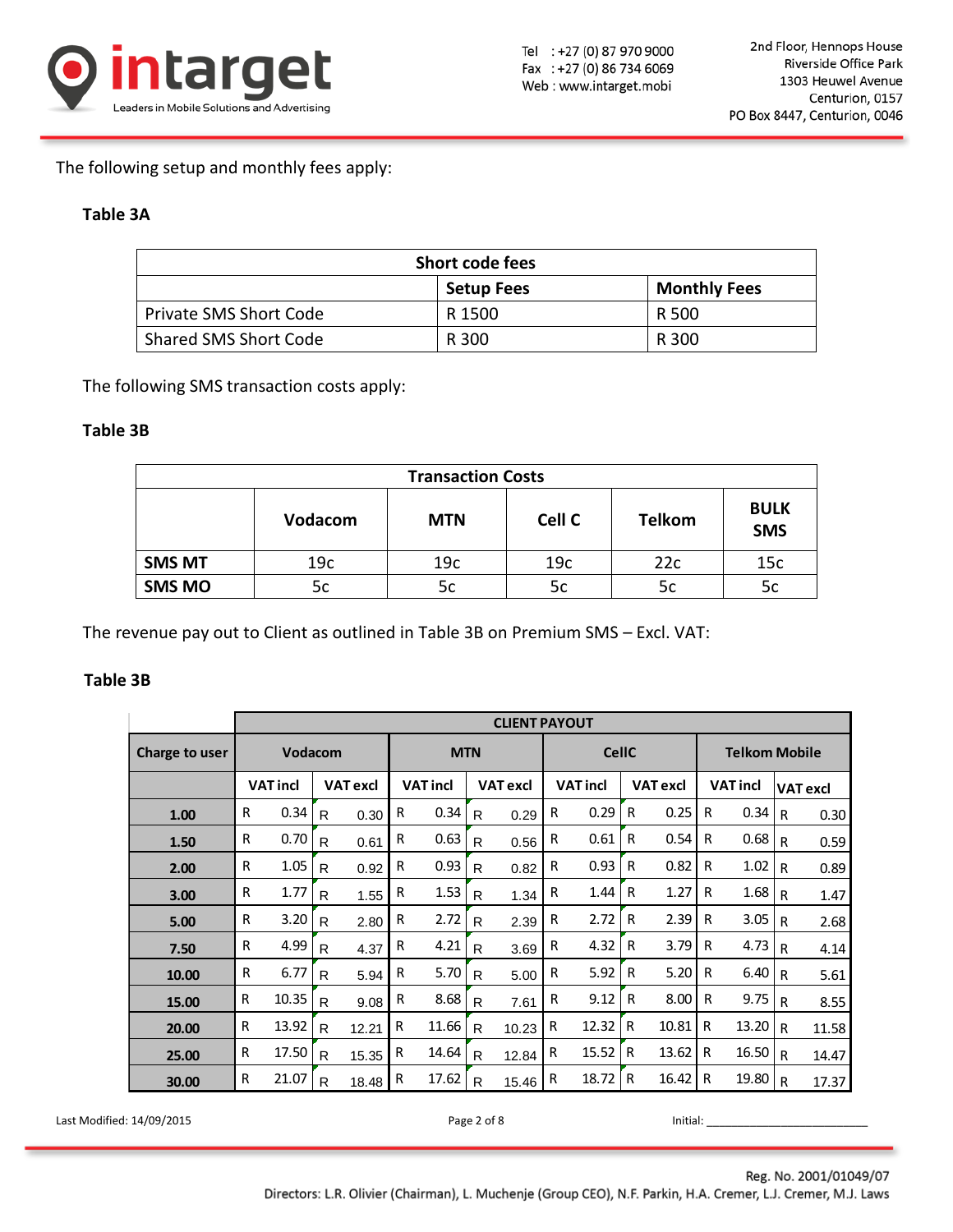

# **4. Online Billing (OBS)/ Token Based Billing (TBB) using API Integration:**

This section covers all OBS/TBB billing services for setup, monthly, transaction costs and revenue shares. A customer will integrate directly with the **INTARGET** API and manage his own applications.

The following setup and monthly fees apply:

### **Table 4A**

|                                                              | <b>Fee per Product Created</b> |
|--------------------------------------------------------------|--------------------------------|
| <b>OBS/TBB Billing Code Setup -</b><br><b>Product Portal</b> | R 500                          |

The following OBS/TBB transaction costs apply:

### **Table 4B**

| <b>Cost per Transaction</b>                                |         |            |              |                 |  |  |  |
|------------------------------------------------------------|---------|------------|--------------|-----------------|--|--|--|
|                                                            | Vodacom | <b>MTN</b> | <b>CellC</b> | <b>Telkom</b>   |  |  |  |
| Per unsuccessful transaction<br>59% and less failure ratio | 8c      | 4c         | 4c           | 14c             |  |  |  |
| Per unsuccessful transaction<br>79% and less failure ratio | 11c     | 4c         | 4c           | 14с             |  |  |  |
| Per unsuccessful transaction<br>80% and more failure ratio | 13c     | 4c         | 4c           | 14c             |  |  |  |
| Per any successful<br>transaction                          | 9c      | 4c         | 4c           | 12 <sub>c</sub> |  |  |  |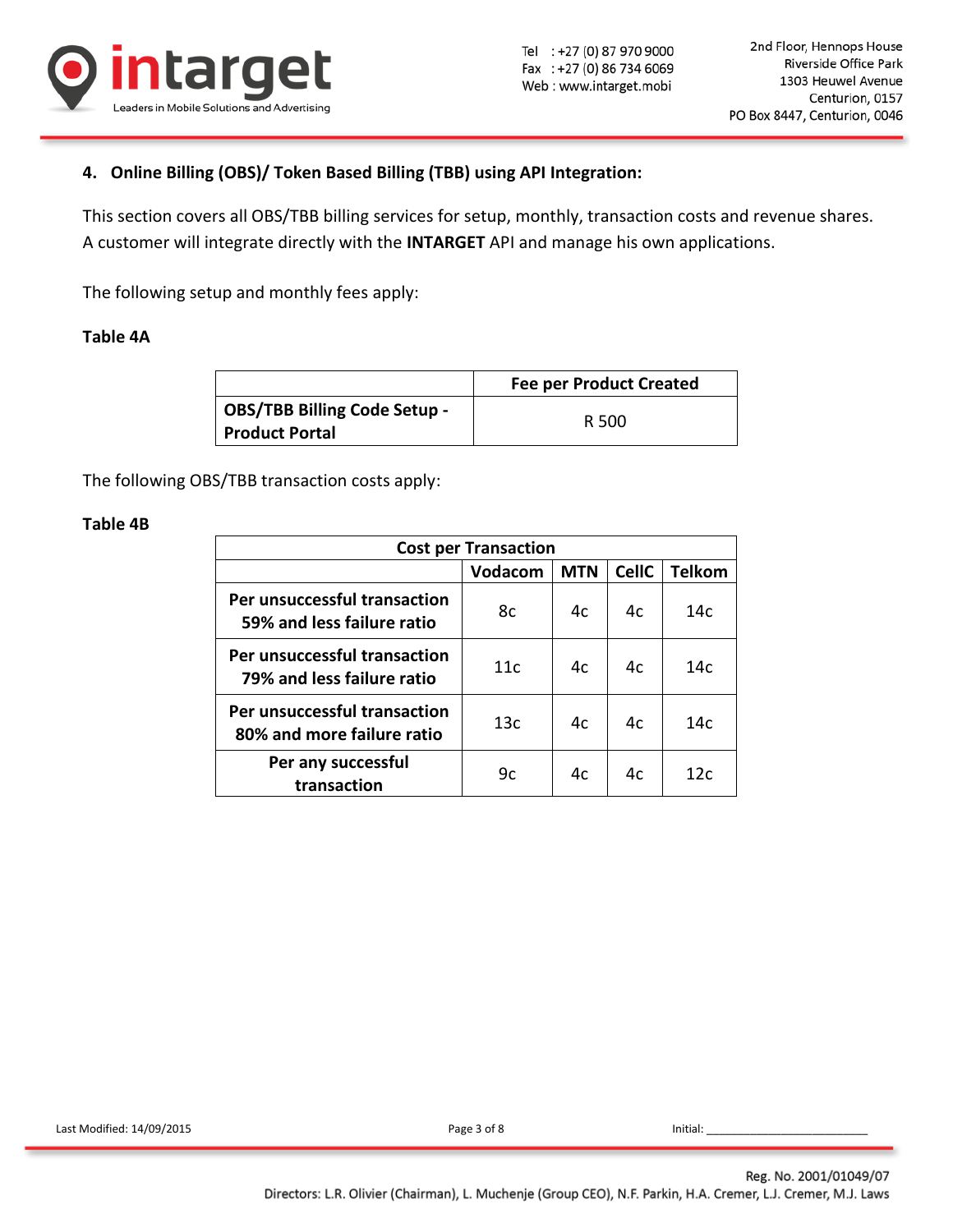

Tel : +27 (0) 87 970 9000 Fax: +27 (0) 86 734 6069 Web: www.intarget.mobi

#### **Table 4D - OBS/TBB Revenue Share portion to CLIENTS**

|                |              |                 |              |                 |              |                      |              | <b>CLIENT PAYOUT</b> |              |                 |              |                 |              |                      |              |                 |  |
|----------------|--------------|-----------------|--------------|-----------------|--------------|----------------------|--------------|----------------------|--------------|-----------------|--------------|-----------------|--------------|----------------------|--------------|-----------------|--|
| Charge to user |              | vodacom         |              |                 | <b>MTN</b>   |                      |              |                      | <b>CellC</b> |                 |              |                 |              | <b>Telkom Mobile</b> |              |                 |  |
|                |              | <b>VAT incl</b> |              | <b>VAT excl</b> |              | <b>VAT incl</b>      |              | <b>VAT excl</b>      |              | <b>VAT incl</b> |              | <b>VAT excl</b> |              | <b>VAT incl</b>      |              | <b>VAT excl</b> |  |
| 1.00           | R            | 0.42            | $\mathsf{R}$ | 0.36            | ${\sf R}$    | 0.35                 | $\mathsf{R}$ | 0.31                 | R            | 0.30            | $\mathsf{R}$ | 0.26            | ${\sf R}$    | 0.66                 | $\mathsf{R}$ | 0.58            |  |
| 1.50           | ${\sf R}$    | 0.77            | $\mathsf{R}$ | 0.68            | ${\sf R}$    | 0.69                 | R            | 0.61                 | ${\sf R}$    | 0.62            | R            | 0.54            | R            | 0.99                 | $\mathsf{R}$ | 0.87            |  |
| 2.00           | $\mathsf{R}$ | 1.13            | $\mathsf{R}$ | 0.99            | $\mathsf R$  | 1.03                 | R            | 0.91                 | R            | 0.94            | $\mathsf{R}$ | 0.82            | R            | 1.32                 | R            | 1.16            |  |
| 2.50           | R            | 1.49            | $\mathsf{R}$ | 1.30            | R            | 1.37                 | R            | 1.20                 | R            | 1.26            | R            | 1.11            | R            | 1.65                 | $\mathsf{R}$ | 1.45            |  |
| 3.00           | R            | 1.85            | $\mathsf{R}$ | 1.62            | ${\sf R}$    | 1.71                 | $\mathsf{R}$ | 1.50                 | ${\sf R}$    | 1.58            | R            | 1.39            | R            | 1.98                 | $\mathsf{R}$ | 1.74            |  |
| 3.50           | ${\sf R}$    | 2.20            | $\mathsf{R}$ | 1.93            | ${\sf R}$    | 2.05                 | $\mathsf{R}$ | 1.80                 | ${\sf R}$    | 1.90            | $\mathsf{R}$ | 1.67            | ${\sf R}$    | 2.31                 | $\mathsf{R}$ | 2.03            |  |
| 4.00           | R            | 2.56            | $\mathsf{R}$ | 2.25            | ${\sf R}$    | 2.39                 | R            | 2.10                 | R            | 2.22            | $\mathsf{R}$ | 1.95            | R            | 2.64                 | $\mathsf{R}$ | 2.32            |  |
| 4.50           | R            | 2.92            | ${\sf R}$    | 2.56            | R            | 2.73                 | $\mathsf{R}$ | 2.40                 | R            | 2.54            | ${\sf R}$    | 2.23            | R            | 2.97                 | $\mathsf{R}$ | 2.61            |  |
| 5.00           | R            | 3.28            | $\mathsf{R}$ | 2.87            | R            | 3.07                 | $\mathsf{R}$ | 2.69                 | R            | 2.86            | $\mathsf{R}$ | 2.51            | R            | 3.30                 | $\mathsf{R}$ | 2.89            |  |
| 5.50           | ${\sf R}$    | 3.63            | $\mathsf{R}$ | 3.19            | ${\sf R}$    | 3.41                 | R            | 2.99                 | R            | 3.18            | R            | 2.79            | R            | 3.63                 | $\mathsf{R}$ | 3.18            |  |
| 6.00           | $\mathsf{R}$ | 3.99            | $\mathsf{R}$ | 3.50            | R            | 3.75                 | R            | 3.29                 | R            | 3.50            | $\mathsf{R}$ | 3.07            | R            | 3.96                 | $\mathsf{R}$ | 3.47            |  |
| 6.50           | R            | 4.35            | $\mathsf{R}$ | 3.81            | R            | 4.09                 | R            | 3.59                 | R            | 3.82            | R            | 3.35            | R            | 4.29                 | $\mathsf{R}$ | 3.76            |  |
| 7.00           | $\mathsf{R}$ | 4.71            | $\mathsf{R}$ | 4.13            | ${\sf R}$    | 4.43                 | R            | 3.89                 | R            | 4.14            | $\mathsf{R}$ | 3.63            | R            | 4.62                 | $\mathsf{R}$ | 4.05            |  |
| 7.50           | ${\sf R}$    | 5.06            | $\mathsf{R}$ | 4.44            | ${\sf R}$    | 4.77                 | R            | 4.19                 | ${\sf R}$    | 4.46            | $\mathsf{R}$ | 3.91            | ${\sf R}$    | 4.95                 | $\mathsf{R}$ | 4.34            |  |
| 8.00           | $\mathsf{R}$ | 5.42            | $\mathsf{R}$ | 4.75            | ${\sf R}$    | 5.11                 | R            | 4.48                 | R            | 4.78            | $\mathsf{R}$ | 4.19            | R            | 5.28                 | $\mathsf{R}$ | 4.63            |  |
| 8.50           | R            | 5.78            | $\mathsf{R}$ | 5.07            | R            | 5.45                 | R            | 4.78                 | R            | 5.10            | $\mathsf{R}$ | 4.47            | R            | 5.61                 | $\mathsf{R}$ | 4.92            |  |
| 9.00           | ${\sf R}$    | 6.14            | $\mathsf{R}$ | 5.38            | R            | 5.79                 | $\mathsf{R}$ | 5.08                 | R            | 5.42            | R            | 4.75            | R            | 5.94                 | $\mathsf{R}$ | 5.21            |  |
| 9.50           | ${\sf R}$    | 6.49            | $\mathsf{R}$ | 5.70            | ${\sf R}$    | 6.13                 | R            | 5.38                 | R            | 5.74            | R            | 5.04            | R            | 6.27                 | $\mathsf{R}$ | 5.50            |  |
| 10.00          | $\mathsf{R}$ | 6.85            | $\mathsf{R}$ | 6.01            | R            | 6.47                 | R            | 5.68                 | R            | 6.06            | $\mathsf{R}$ | 5.32            | $\mathsf{R}$ | 6.60                 | $\mathsf{R}$ | 5.79            |  |
| 12.00          | R            | 8.28            | $\mathsf{R}$ | 7.26            | ${\sf R}$    | 7.83                 | R            | 6.87                 | R            | 7.34            | R            | 6.44            | R            | 7.92                 | $\mathsf{R}$ | 6.95            |  |
| 14.00          | R            | 9.71            | $\mathsf{R}$ | 8.52            | ${\sf R}$    | 9.19                 | R            | 8.06                 | ${\sf R}$    | 8.62            | $\mathsf{R}$ | 7.56            | R            | 9.24                 | $\mathsf{R}$ | 8.11            |  |
| 15.00          | ${\sf R}$    | 10.43           | $\mathsf{R}$ | 9.14            | ${\sf R}$    | 9.87                 | $\mathsf{R}$ | 8.66                 | ${\sf R}$    | 9.26            | $\mathsf{R}$ | 8.12            | $\mathsf R$  | 9.90                 | $\mathsf{R}$ | 8.68            |  |
| 16.00          | ${\sf R}$    | $11.14$ R       |              | $9.77$ R        |              | $10.55$ R            |              | $9.26$ R             |              | 9.90 R          |              | $8.68$ R        |              | $10.56$ R            |              | 9.26            |  |
| 18.00          | R            | 12.57           | $\mathsf{R}$ | 11.03           | R            | $11.91$ <sub>R</sub> |              | $10.45$ R            |              | $11.18$ R       |              | 9.81            | R            | $11.88$ R            |              | 10.42           |  |
| 20.00          | R            | 14.00           | R.           | 12.28           | $\mathsf{R}$ | 13.27                | $\mathsf{R}$ | 11.64                | R            | 12.46           | $\mathsf{R}$ | 10.93           | R            | $13.20$ R            |              | 11.58           |  |
| 25.00          | $\mathsf{R}$ | 17.58           | $\mathsf{R}$ | 15.42           | R            | 16.67                | R            | 14.62                | R            | 15.66           | $\mathsf{R}$ | 13.74           | R            | $16.50$ R            |              | 14.47           |  |
| 30.00          | R            | 21.15           | $\mathsf{R}$ | 18.55           | R            | 20.07                | $\mathsf{R}$ | 17.61                | R            | 18.86           | $\mathsf{R}$ | 16.54           | R            | $19.80$ R            |              | 17.37           |  |
| 35.00          | R            | 24.73           | R.           | 21.69           | R            | 23.47                | R.           | $20.59$ R            |              | 22.06           | $\mathsf{R}$ | 19.35           | R            | $23.10$ R            |              | 20.26           |  |
| 40.00          | R            | 28.30           | $\mathsf{R}$ | 24.82           | $\mathsf{R}$ | 26.87                | R.           | 23.57                | $\mathsf R$  | 25.26           | $\mathsf{R}$ | 22.16           | R            | $26.40$ R            |              | 23.16           |  |
| 45.00          | ${\sf R}$    | 31.88           | $\mathsf{R}$ | 27.96           | $\mathsf{R}$ | 30.27                | R.           | $26.55$ R            |              | 28.46           | $\mathsf{R}$ | 24.96           | $\mathsf R$  | $29.70$ R            |              | 26.05           |  |
| 50.00          | $\mathsf{R}$ | $35.45$ R       |              | $31.10$ R       |              | 33.67                | $\mathsf{R}$ | $29.54$ R            |              | 31.66           | $\mathsf{R}$ | 27.77           | $\mathsf{R}$ | 33.00 R              |              | 28.95           |  |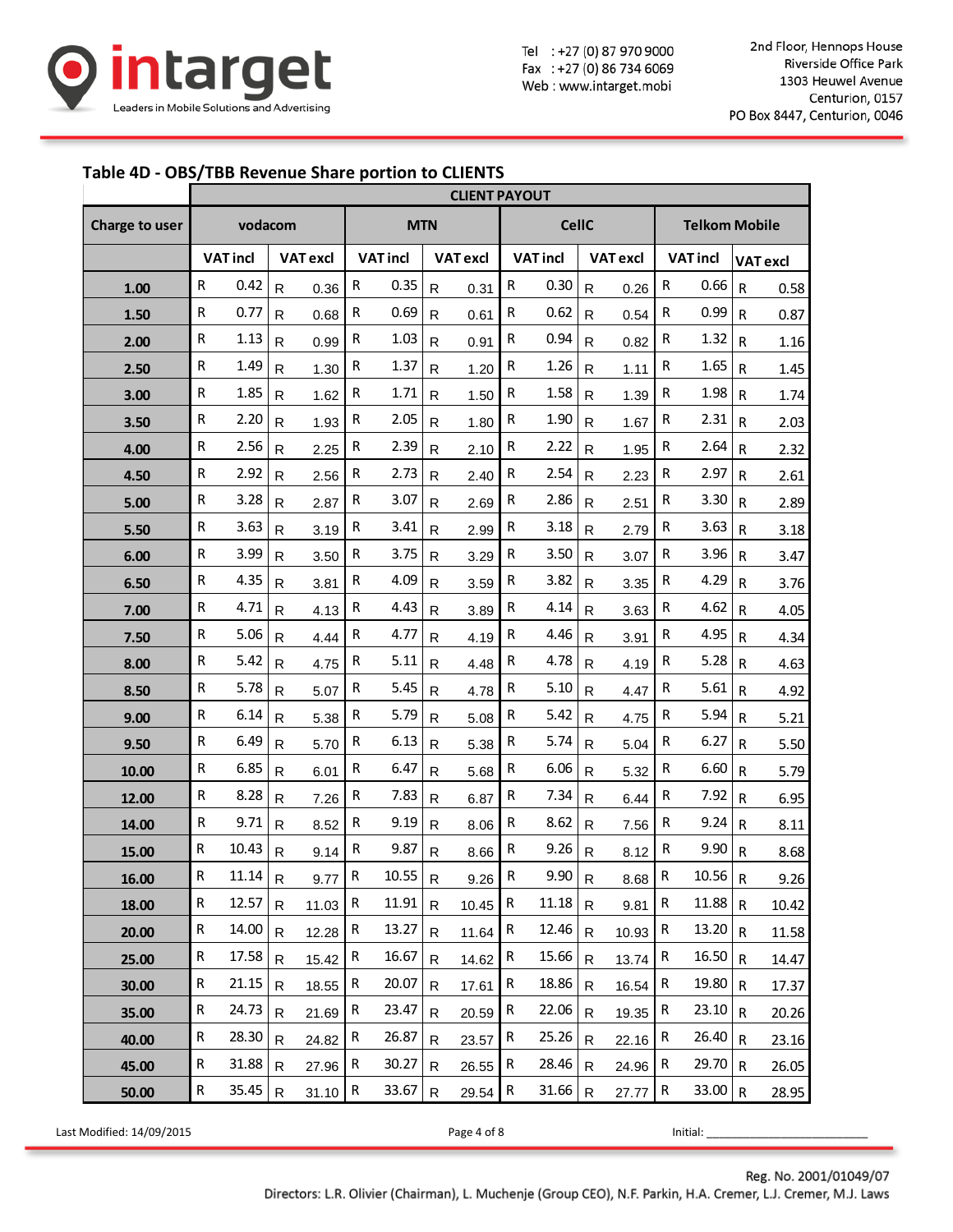

## **5. Using Turnkey Higate WEB Products**

This section covers all turnkey Higate WEB Products services for setup, monthly, transaction costs and revenue shares.

A customer will use the INTARGET WEB products through the internet, which INTARGET manages and maintains. The following setup and monthly fees apply:

### **Table 5A – Higate Web Product Fees**

|                        | <b>Setup Fees</b>                                     | <b>Monthly Fees</b>     |
|------------------------|-------------------------------------------------------|-------------------------|
| Campaign Manager       | N/A                                                   | R 150                   |
| (Number and Keyword)   |                                                       |                         |
| <b>Content Manager</b> | N/A                                                   | R1000 for 50 and more   |
|                        |                                                       | content items           |
| <b>Bulk SMS Tool</b>   | Use bulk service code<br>$\qquad \qquad \blacksquare$ | Use bulk service code - |
|                        | standard client rates                                 | standard client rates   |

For SMS transaction costs table refer to **Table 3B**

For OBS/TBB transaction costs table refer to **Table 4B.**

For these products **INTARGET** shall retain 10% of the **Total Monthly CLIENT Pay-out** revenue share.

### **6. Standard Rated USSD**

This section covers all Standard Rated USSD services for setup, monthly, transaction costs. No revenue share applicable for Standard Rated USSD Services.

### **Table 6A – Standard Rated USSD Fees:**

|                       | <b>Setup Fees</b> | <b>Monthly Fees</b> |
|-----------------------|-------------------|---------------------|
| <b>Private USSD</b>   | R <sub>1000</sub> | R300                |
| Number                |                   |                     |
| <b>Script Hosting</b> | <b>NA</b>         | R <sub>200</sub>    |

### **Table 6B – Standard USSD Transaction Costs:**

|                  | Cost per USSD |
|------------------|---------------|
| USSD per session |               |

Last Modified: 14/09/2015 **Page 5 of 8** Initial: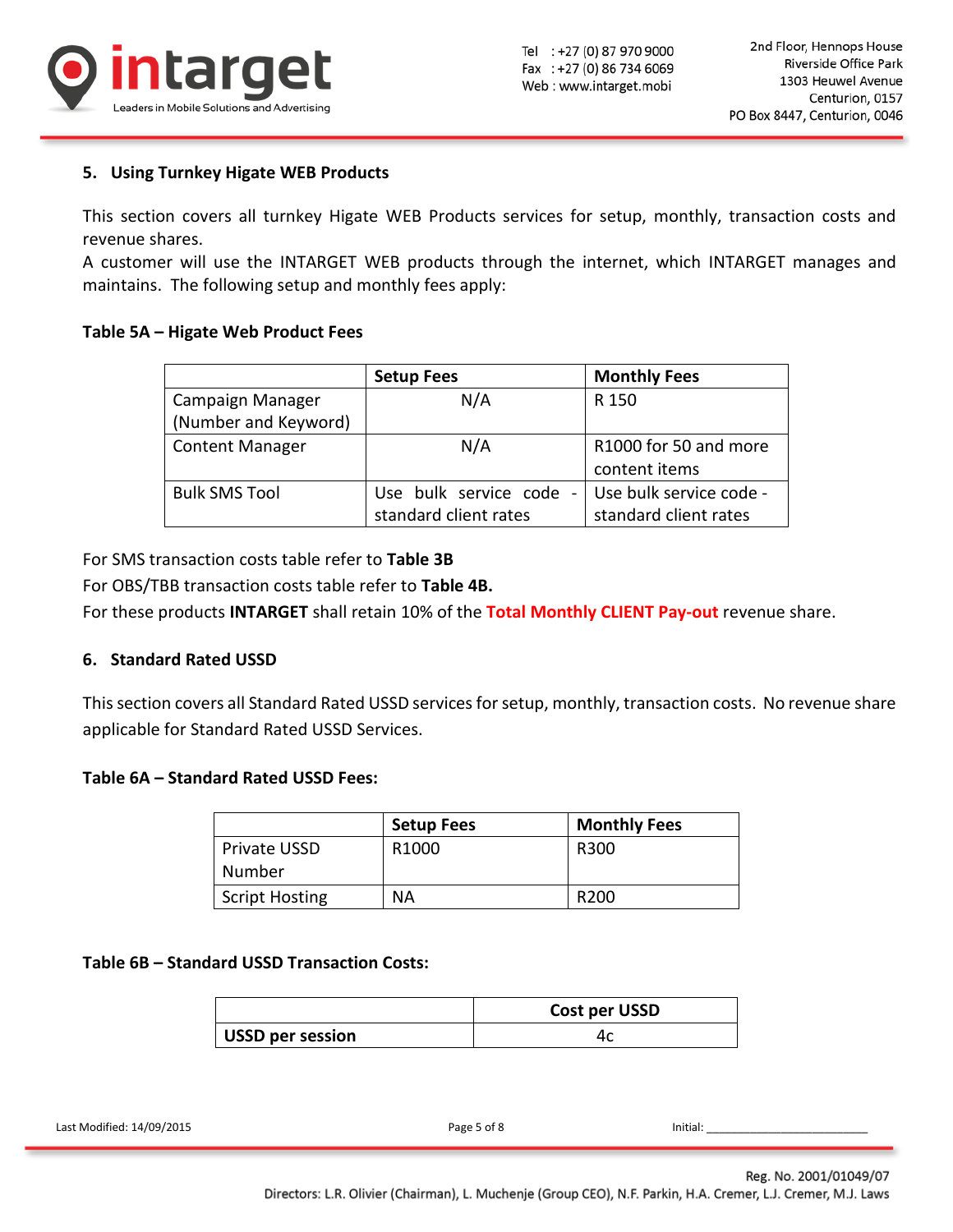

## **7. PREMIUM RATED USSD**

This section covers all Premium Rated USSD services for setup, monthly, transaction costs and revenue shares

#### **Table 7A – Premium Rated USSD Setup and Monthly Fees**

|                       | <b>Setup Fees</b> | <b>Monthly Fees</b> |
|-----------------------|-------------------|---------------------|
| Private USSD Number   | R <sub>1000</sub> | R300                |
| <b>Script Hosting</b> | <b>NA</b>         | R <sub>200</sub>    |

#### **Table 7B – Transaction Fees PRUSSD**

|                        | Cost per USSD  |
|------------------------|----------------|
| <b>Transaction Fee</b> | 4c per session |

### **Table 7C – Revenue Share PRUSSD**

| <b>Premium Rated USSD Value</b>                                                                                                     |                       |                        | <b>Client Payout</b> |                |              |                         |              |        |              |               |
|-------------------------------------------------------------------------------------------------------------------------------------|-----------------------|------------------------|----------------------|----------------|--------------|-------------------------|--------------|--------|--------------|---------------|
| <b>Premium Rated</b>                                                                                                                |                       | <b>Premium Rated</b>   |                      | Vodacom        |              | <b>MTN</b>              |              | Cell C |              | <b>Telkom</b> |
| <b>USSD per Minute</b>                                                                                                              |                       | <b>USSD per Minute</b> |                      | (Excl.         |              |                         |              |        |              |               |
| (Incl. VAT)                                                                                                                         |                       | (Excl. VAT)            |                      | VAT)           |              | (Excl. VAT) (Excl. VAT) |              |        |              | (Excl. VAT)   |
| R 1.20                                                                                                                              |                       | R 1.05                 | R                    | 0.358          | R            | 0.388                   | $\mathsf{R}$ | 0.350  | $\mathsf{R}$ | 0.340         |
| R 1.50                                                                                                                              |                       | R 1.32                 |                      | R 0.536        | R            | 0.541                   | R            | 0.535  | $\mathsf R$  | 0.511         |
| R 2.00                                                                                                                              |                       | R 1.75                 | R.                   | 0.834          | R            | 0.789                   | R.           | 0.819  | $\mathsf R$  | 0.788         |
| R 3.00                                                                                                                              |                       | R 2.63                 | R                    | 1.431          | $\mathsf{R}$ | 1.292                   | R            | 1.302  | $\mathsf{R}$ | 1.373         |
| R 5.00                                                                                                                              |                       | R 4.39                 | R.                   | $2.623 \mid R$ |              | 2.300                   | R            | 2.371  | ∫ R          | 2.489         |
| 8. VOICE SERVICES<br>This section covers INTARGET VOICE services for setup, monthly, transit costs and revenue shares. All containe |                       |                        |                      |                |              |                         |              |        |              |               |
| and revenue share EXCLUDE VAT per minute.<br><b>TABLE 7A – Voice Services Setup and Monthly fees</b>                                |                       |                        |                      |                |              |                         |              |        |              |               |
|                                                                                                                                     |                       | <b>Setup Fee</b>       |                      |                |              | <b>Monthly Fees</b>     |              |        |              |               |
|                                                                                                                                     | <b>Private Number</b> |                        | R 500                |                |              |                         | R 100        |        |              |               |

### **8. VOICE SERVICES**

|                       | <b>Setup Fee</b> | <b>Monthly Fees</b> |
|-----------------------|------------------|---------------------|
| <b>Private Number</b> | R 500            | R 100               |
| <b>SIP Connection</b> | R O              | R 500               |

| $\cdots$<br>14/09/2015<br>Last Modified: | Initial: |
|------------------------------------------|----------|
|                                          |          |

Reg. No. 2001/01049/07

Directors: L.R. Olivier (Chairman), L. Muchenje (Group CEO), N.F. Parkin, H.A. Cremer, L.J. Cremer, M.J. Laws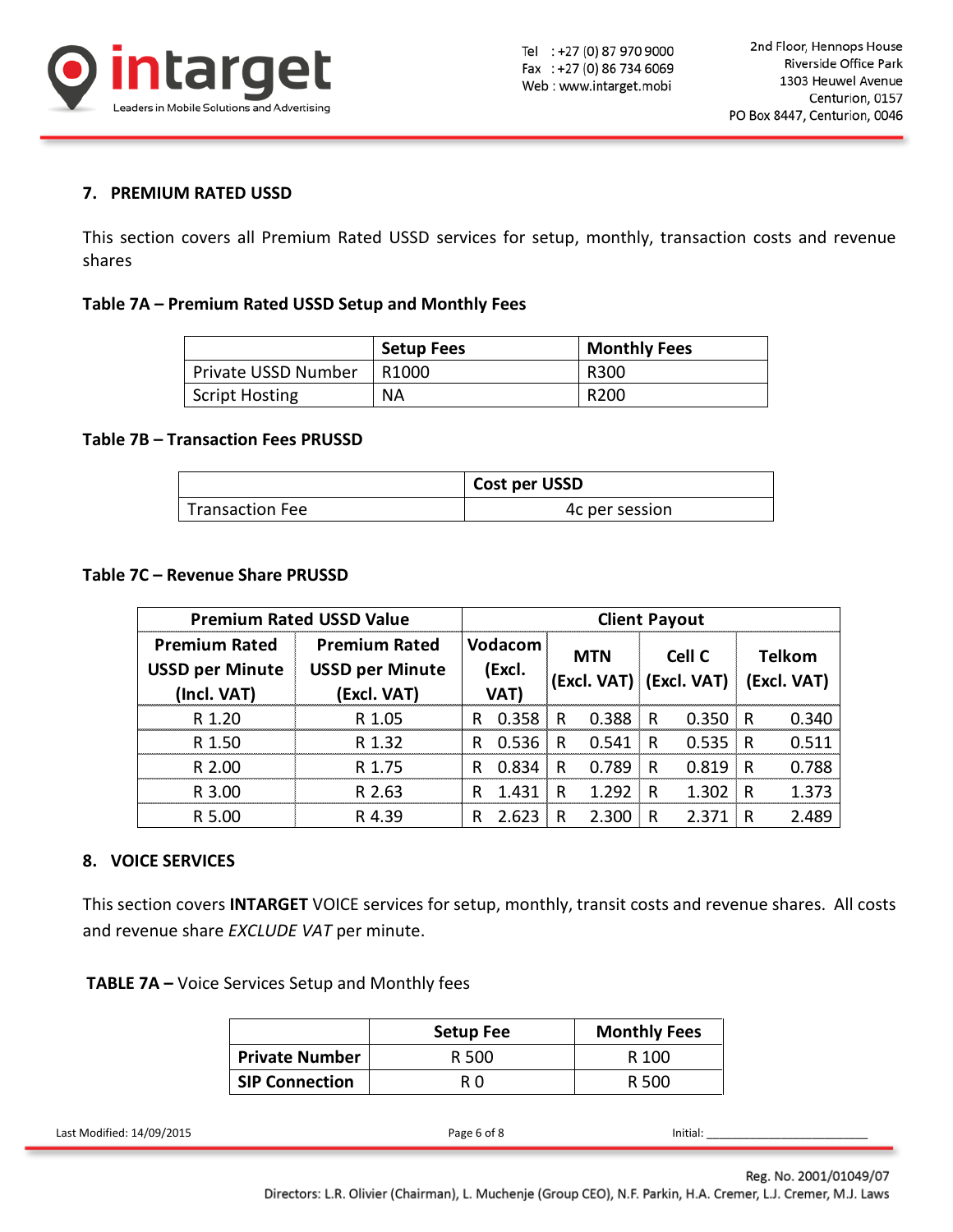

### **OUT-BOUND CALL RATES**

**TABLE 7B –** OUT-BOUND Call Termination Rates per minute

| <b>INTARGET Originating Network</b> | <b>OUT-Bound Call</b> |
|-------------------------------------|-----------------------|
| <b>Call Terminating Network</b>     | All 7A                |
| Cost per minute                     | R 0.35c               |

**TABLE 7C –** OUT-BOUND AVM Rates per minute

| <b>INTARGET Originating Network</b> | <b>OUT-Bound Call</b> |  |  |
|-------------------------------------|-----------------------|--|--|
| <b>Call Terminating Network</b>     | All 7A                |  |  |
| Cost per minute                     | 50c                   |  |  |

**TABLE 7D –** OUT-BOUND Call Conference rates per minute

| <b>INTARGET Originating Network</b> | <b>OUT-Bound Call</b> |
|-------------------------------------|-----------------------|
| <b>Call Terminating Network</b>     | All 7A                |
| Cost per minute                     | .50c                  |

### **IN-BOUND CALL RATES**

#### **TABLE 7F - Call Termination Rates per minute**

| <b>INTARGET Originating Network</b> | <b>IN-Bound Call</b> |
|-------------------------------------|----------------------|
| <b>Call Originating Network</b>     | All 7A               |
| Revenue Share per minute            | 10c                  |

**TABLE 7G – IN-BOUND** Call Conference rates per minute

| <b>INTARGET Originating Network</b> | <b>IN-Bound Call</b> |  |  |
|-------------------------------------|----------------------|--|--|
| <b>Call Terminating Network</b>     | All 7A               |  |  |
| Cost per minute                     | 20c per minute of    |  |  |
|                                     | conference time      |  |  |